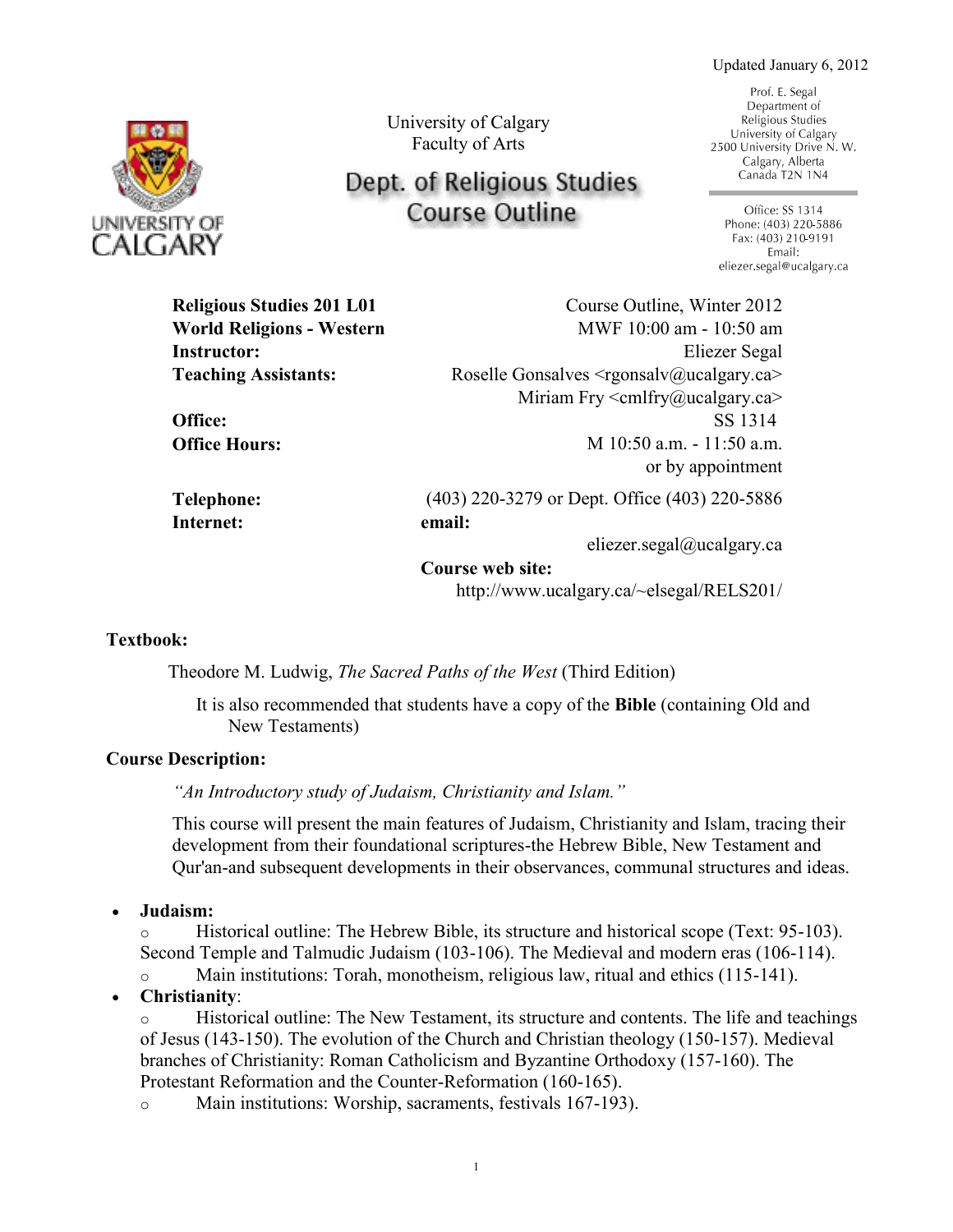# **Islam:**

o Historical outline: The life of the prophet Muhammad (196-204). Medieval and modern developments (204-219).

o Main institutions: The Qur'an and its central beliefs (220-229). Sunnis and Shi'ites, Sufism, the "Five Pillars of Islam" (220-245).

# **Course Requirements:**

| Class test on Judaism:      | March 2, 2012                |
|-----------------------------|------------------------------|
| Class test on Christianity: | March 30, 2012               |
| Class test on Islam:        | To be scheduled by registrar |

The weights of the three tests will be computed as 40%, 30% and 30%, with the 40% grade assigned to the test in which the student received the highest score.

# **Grading System:**

A numerical mark will be given for each course requirement. Following the final examination, a letter grade will be assigned on the following number and letter grade scheme (standardized within the Department of Religious Studies):

| $A+$ | $100 - 96A$      | $95 - 90$ A- | $ 89 - 85 $ |
|------|------------------|--------------|-------------|
| $B+$ | 84 - 80 <b>B</b> | $79 - 75$ B- | $74 - 70$   |
| $C+$ | $69 - 65$ C      | $64 - 60$ C- | $59 - 55$   |
| $D+$ | 54 - 53 D        | 52-50        | 50 or less  |

## **Academic Honesty**

Plagiarism is not tolerated at the University of Calgary and has serious consequences. Your essays/presentations must be your own work and inadequate referencing may be seen as plagiarism. Please see the relevant sections on Academic Misconduct in the current University Calendar. If you have questions about correct referencing, please consult your instructor.

#### **Academic Accommodation**

It is the student's responsibility to request academic accommodations. If you are a student with a documented disability who may require academic accommodation and have not registered with the Disability Resource Centre, please contact their office at 403-220-8237. Students who have not registered with the Disability Resource Centre are not eligible for formal academic accommodation. You are also required to discuss your needs with your instructor no later than **fourteen (14) days** after the start of the course.

## **Blackboard Help**

Go to <http://www.ucalgary.ca/computersupport/onlineservices/blackboard> for Student Help and FAQ's about Blackboard. Troubleshooting tips and a tutorial are available at <http://elearn.ucalgary.ca/blackboard/students>. Instructions for using the Digital Drop Box are available here: [http://library.blackboard.com/docs/r6/6\\_1/student/bbls\\_r6\\_1\\_student/digital\\_drop\\_box.htm](http://library.blackboard.com/docs/r6/6_1/student/bbls_r6_1_student/digital_drop_box.htm).

## **Gnosis**

Gnosis is the Religious Studies Student Club. For membership or more information please email: **gnosis@ucalgary.ca** or visit <http://www.ucalgary.ca/~gnosis>.

#### **Faculty of Arts Program Advising and Student Information Resources**

 Have a question, but not sure where to start? The new Faculty of Arts Program Information Centre (PIC) is your information resource for everything in Arts! Drop in at SS110, call us at 403-220-3580 or email us at [artsads@ucalgary.ca](mailto:artsads@ucalgary.ca). You can also visit the Faculty of Arts website at <http://arts.ucalgary.ca/undergraduate> which has detailed information on common academic concerns.